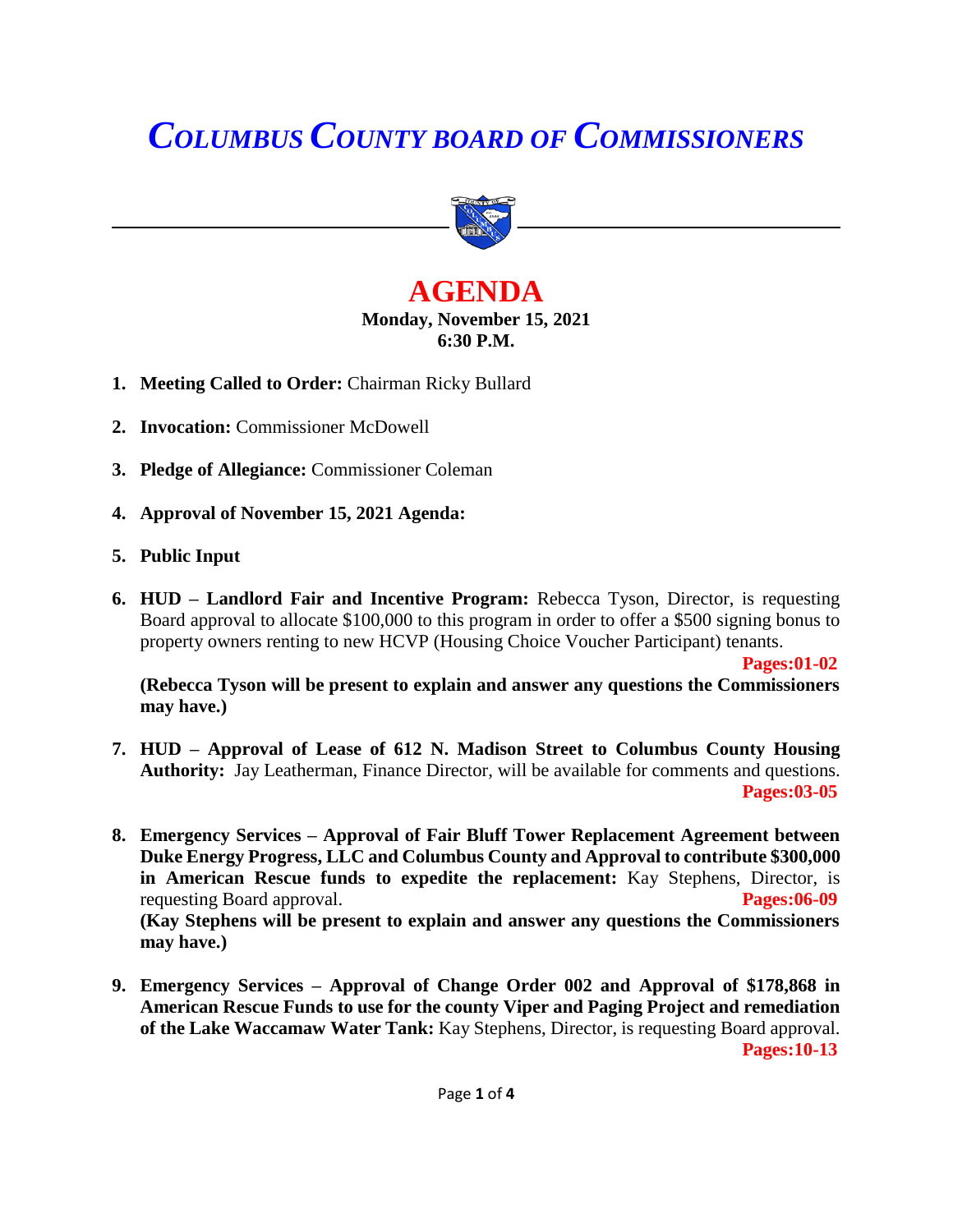**(Kay Stephens will be present to explain and answer any questions the Commissioners may have.)**

- **10. Transportation – Columbus County Transportation Title VI Plan:** Joy Jacobs, Director, is requesting review and approval of the Title VI Plan. **Pages:14-55 (Joy Jacobs will be present to explain and answer any questions the Commissioners may have.)**
- **11. Transportation – Approval of SSP Plan and Approval of SSP Plan Updated Drug and Alcohol Policy:** Joy Jacobs, Director, is requesting Board approval. **Pages:56-86 (Joy Jacobs will be present to explain and answer any questions the Commissioners may have.)**
- **12. DSS – Monthly Administrative Update:** Algernon McKenzie, Director, will provide the monthly update. **Pages:87-96**
- **13. Administration – Update and Approval to Proceed with New Morgue at Columbus Regional Healthcare:** Eddie Madden, County Manager, will present quotes from Mortech Manufacturing on Morgue project at Columbus Regional Healthcare System. Columbus Regional will be responsible for half of the total cost and American Rescue Funds will be used for the remainder. **Pages:97-105**

**(Eddie Madden and Jason Beck will be present to explain and answer any questions the Commissioners may have.)**

**14. Finance – Budget Amendments:** Jay Leatherman, Finance Director, is requesting Board approval. **Pages:106-113 (Jay Leatherman will be present to explain and answer any questions the Commissioners** 

**may have.**

**15. Finance – Monthly Finance Report:** Jay Leatherman, Finance Director, is requesting Board acceptance. **Pages:114-118**

**(Jay Leatherman will be present to explain and answer any questions the Commissioners may have.)**

- **16. Columbus County Schools – Tabor City Schools Interim Approval of Two Financing Resolutions and Establish Public Hearing on December 6th, 2021 at 6:30 P.M., or as soon thereafter as the matter can be heard:** Mr. Jay Leatherman, Director, is requesting a Public Hearing. **Pages:119-133 (Jay Leatherman will be present to explain and answer any questions the Commissioners may have.)**
- **17. Finance – Approval of Project Ordinance for the Kate B. Reynolds Charitable Trust Program:** Jay Leatherman, Finance Director, will be available for comments and questions.  **Pages:134-136**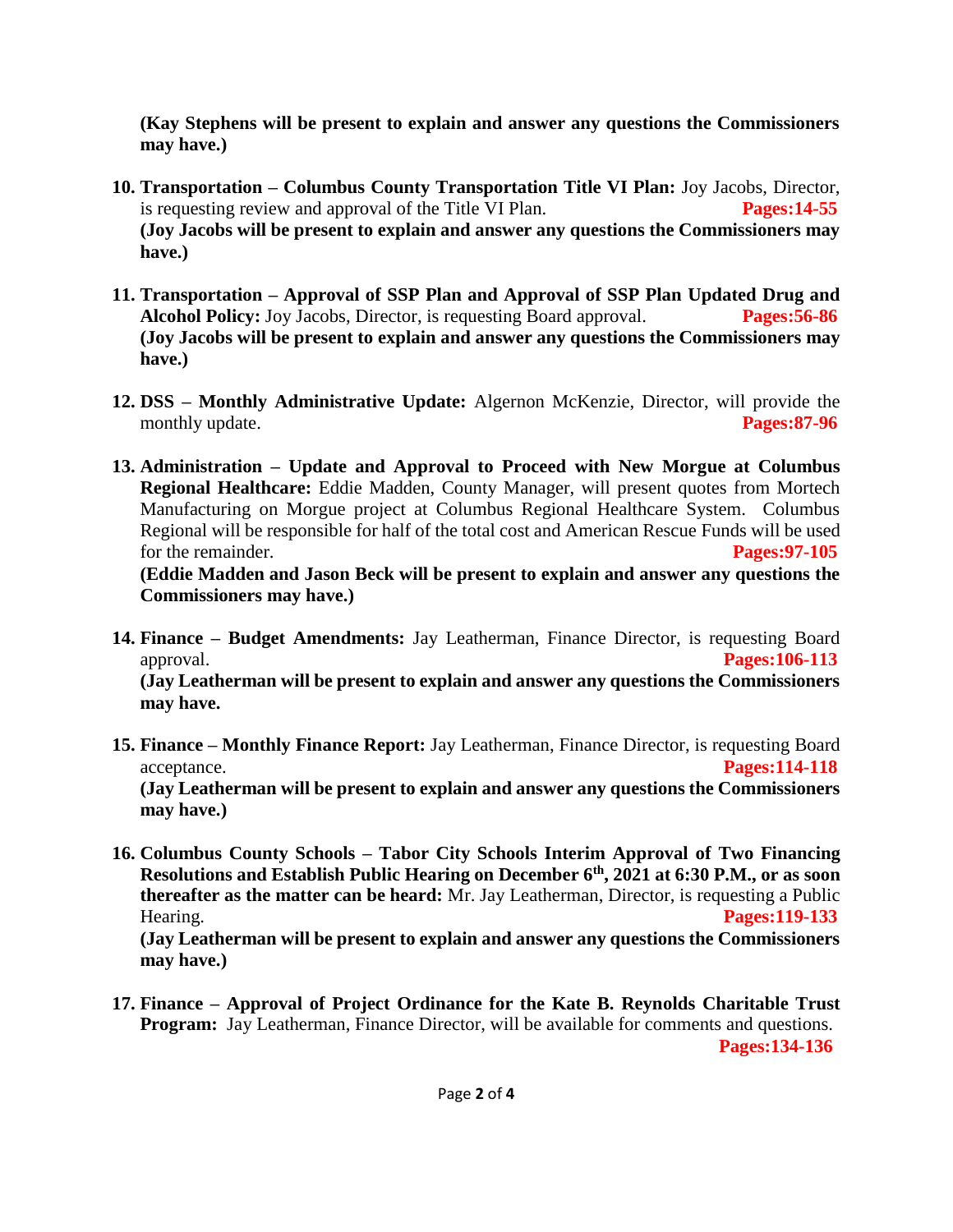- **18. Legal – Approval of a Resolution to Approve the MOA and Authorize the County Manager to Act to Receive Settlement Funds for Opioid Litigation.:** Amanda Prince, Staff Attorney, will be present to explain and answer any questions the Commissioners may have.  **Pages:137-177**
- **19. Legal – Approval of Resolution for Districts to Remain the Same:** Boyd Worley, Board Attorney, will be present to explain and answer any questions the Commissioners may have.  **Pages:178-179**
- **20. Administration – Approval of Surety Bonds:** Eddie Madden, County Manager, is requesting approval of surety bonds as follows:

| Jay Leatherman          | <b>Finance Officer</b>           | \$50,000 |
|-------------------------|----------------------------------|----------|
| Jay Leatherman          | <b>Travel and Tourism</b>        | \$50,000 |
| Steadman Jody Greene    | Sheriff                          | \$25,000 |
| Needom G. Hughes, IV    | Tax Administrator                | \$25,000 |
| Douglas E. Ward         | Deputy Tax Administrator         | \$25,000 |
| Rachel H. Tyson         | <b>Public Housing Director</b>   | \$25,000 |
| <b>Kandance Bullock</b> | <b>Columbus County Registrar</b> | \$10,000 |
|                         |                                  |          |

 **Pages:180**

**21. Planning/Economic Development – Establishment of Future Growth Committee:** Gary Lanier, Economic Development Director, is requesting Board approval.

**Pages:181**

**(Eddie Madden will be present to explain and answer any questions the Commissioners may have.)**

**22. Appointments/Re-Appointments/Replacements:** Staff is requesting appointments, reappointments or replacements to the following boards, committees and councils.

| <b>Legend: EB</b>    | $=$ Entire Board            |
|----------------------|-----------------------------|
| <b>Listed Zone #</b> | $=$ Individual Commissioner |
|                      |                             |

| <b>Zone I:</b>   | <b>Jerome McMillian</b> | <b>Zone V:</b>   | <b>Brent Watts</b>         |  |
|------------------|-------------------------|------------------|----------------------------|--|
| <b>Zone II:</b>  | <b>Chris Smith</b>      | <b>Zone VI:</b>  | <b>Ricky Bullard</b>       |  |
| <b>Zone III:</b> | Giles E. Byrd           | <b>Zone VII:</b> | <b>Charles T. McDowell</b> |  |
| <b>Zone IV:</b>  | <b>Lavern Coleman</b>   |                  |                            |  |

| <b>COMMITTEE</b>                | /EB | $ZONE$   PERSON(S)          | <b>EXP. DATE</b> |
|---------------------------------|-----|-----------------------------|------------------|
| <b>Columbus County Animal</b>   | III | Millie Freeman (attendance) | 07/17/2023       |
| <b>Control Advisory Council</b> |     | Johnny Worley (attendance)  | 05/21/2022       |
|                                 |     | <b>Robert Adams</b>         | 12/05/2021       |
| Board of Adjustments            |     | Warren Miller               | 09/30/2024       |